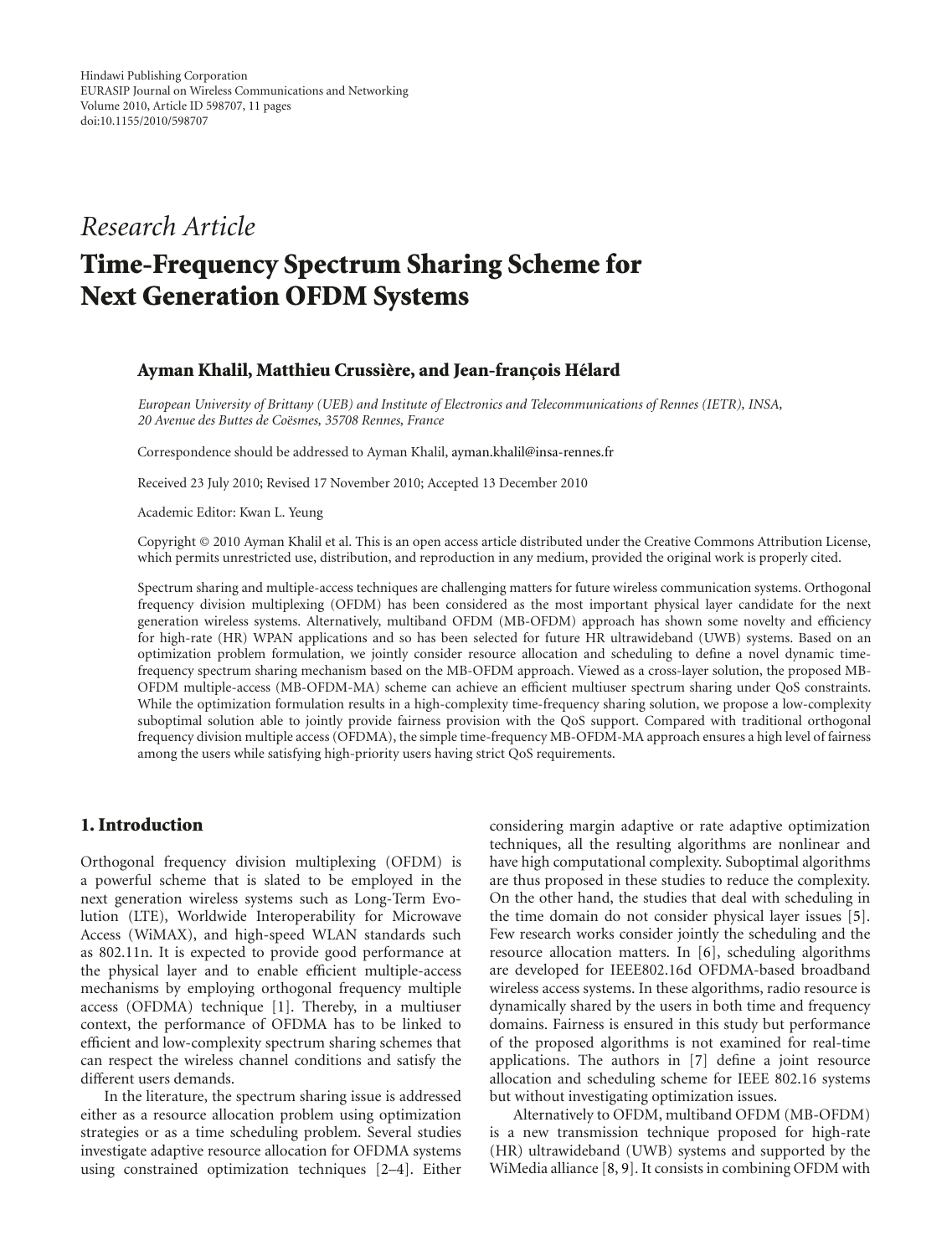| Data rate (Mbps) | Modulation  | Coding rate<br>(r) | Frequency<br>domain<br>spreading | Time<br>spreading<br>factor (TSF) | Code bits per<br><b>OFDM</b><br>symbol | $\lambda$ |
|------------------|-------------|--------------------|----------------------------------|-----------------------------------|----------------------------------------|-----------|
| 53.3             | <b>OPSK</b> | 1/3                | Yes                              | 2                                 | 100                                    | 1.49      |
| 80               | <b>QPSK</b> | 1/2                | Yes                              | $\overline{c}$                    | 100                                    | 1.57      |
| 110              | <b>OPSK</b> | 11/32              | No                               | $\overline{c}$                    | 200                                    | 1.52      |
| 160              | <b>QPSK</b> | 1/2                | No                               | 2                                 | 200                                    | 1.57      |
| 200              | <b>QPSK</b> | 5/8                | No                               | $\overline{c}$                    | 200                                    | 1.82      |
| 320              | <b>DCM</b>  | 1/2                | N <sub>o</sub>                   |                                   | 200                                    | 1.85      |
| 400              | <b>DCM</b>  | 5/8                | No                               |                                   | 200                                    | 1.82      |
| 480              | <b>DCM</b>  | 3/4                | No                               |                                   | 200                                    | 1.80      |

Table 1: WiMedia data rates and associated parameter *λ*.

multibanding technique that divides the available bandwidth into subbands or blocks of subcarriers. Spectrum sharing and resource allocation are topics of interest in MB-OFDM-based systems. To this date, however, related research works are still limited.

Some research studies on MB-OFDM UWB systems have been strictly devoted to physical layer issues or have addressed the question of resource allocation yet without taking into consideration the MAC layer constraints. In [10], for instance, in order to improve the BER performance, an adaptive carrier selection and power allocation is proposed. An optimal algorithm with Lagrange multiplier method is derived. Based on the channel state information (CSI), the carriers and the power are dynamically allocated with the constraint of fixed data rate and fixed total power. In [11], the authors propose two power allocation schemes to maximize the total capacity for single-band OFDM UWB transmissions with space-time codes, under the assumption of perfect and partial CSI at the transmitter. The results show that the water-filling scheme provides the smallest outage probability while the scheme with limited CSI feedback has lower feedback overhead and slight performance loss. In [12], a power allocation scheme is proposed for clustered MB-OFDM. In this study, a cluster which is a group of subcarriers is dynamically assigned a unique power in order to maximize the total system throughput. The results show that the proposed solution, with its low complexity, has a performance close to the one of a standard water-filling scheme.

A cross-layer subband and power allocation scheme is proposed in [13] for the multiband UWB systems. The subband and power assignment problem is formulated as an optimization problem whose goal is to minimize the total power under the condition that all users achieve their requested data rates. A low-complexity fast suboptimal algorithm is also proposed to reduce the complexity of the formulated problem. Although this latter study exploits information laying in the physical and MAC layers, some aspects are not ensured in the proposed resource allocation scheme. The QoS support, for instance, is not fully exploited since no service differentiation scheme is defined.

Based on optimization problem formulation and with respect to a study on the multiuser resource allocation for MB-OFDM UWB systems [14], the goal of this paper is to define a novel time-frequency MB-OFDM multiple-access (MB-OFDM-MA) scheme using a cross-layer approach and a joint consideration of resource allocation and scheduling. This scheme should be able to overcome the complexity limitation of the resource allocation in OFDMA systems while guaranteeing a high system performance and a good level of QoS and fairness provision. The paper is organized as follows. In Section 2, we present the MB-OFDM system model. An analytical study based on optimization problem formulation is given in Section 3. A joint resource allocation and scheduling optimization is derived leading to a timefrequency spectrum sharing optimization model. In order to reduce the complexity of the defined joint optimization, we present in Section 4 a novel low-complexity time-frequency spectrum sharing solution based on suboptimal subband allocation and scheduling solutions. The new proposed multiuser spectrum sharing scheme proves its ability to provide jointly fairness among users and QoS support for high-priority users. Finally, Section 5 presents simulation results showing the efficiency of the new multiuser scheme by evaluating the performance of the different users in terms of multiple QoS satisfaction metrics. Besides, some comparisons between the novel MB-OFDM-MA solution and the OFDMA scheme are drawn.

## **2. MB-OFDM System Model**

In this section, we present the MB-OFDM solution as proposed by the WiMedia solution [8]. Thereby, the WiMedia MB-OFDM scheme consists in combining OFDM with a multibanding technique that divides the available band into 14 subbands of 528 MHz each. An OFDM modulation with 128 subcarriers is applied on each subband separately. Different data rates from 53.3 to 480 Mbps are obtained with the combined use of forward error correction (FEC), frequency-domain spreading (FDS), and time-domain spreading (TDS), as presented in Table 1. The constellation applied to the different subcarriers is either a quadrature phase-shift keying (QPSK) for low data rates or a dual carrier modulation (DCM) for high data rates. Note that in Table 1, a new parameter  $\lambda$  is introduced. This parameter will be defined in the next section and used for the exploitation of the CSI. Moreover, it is possible in the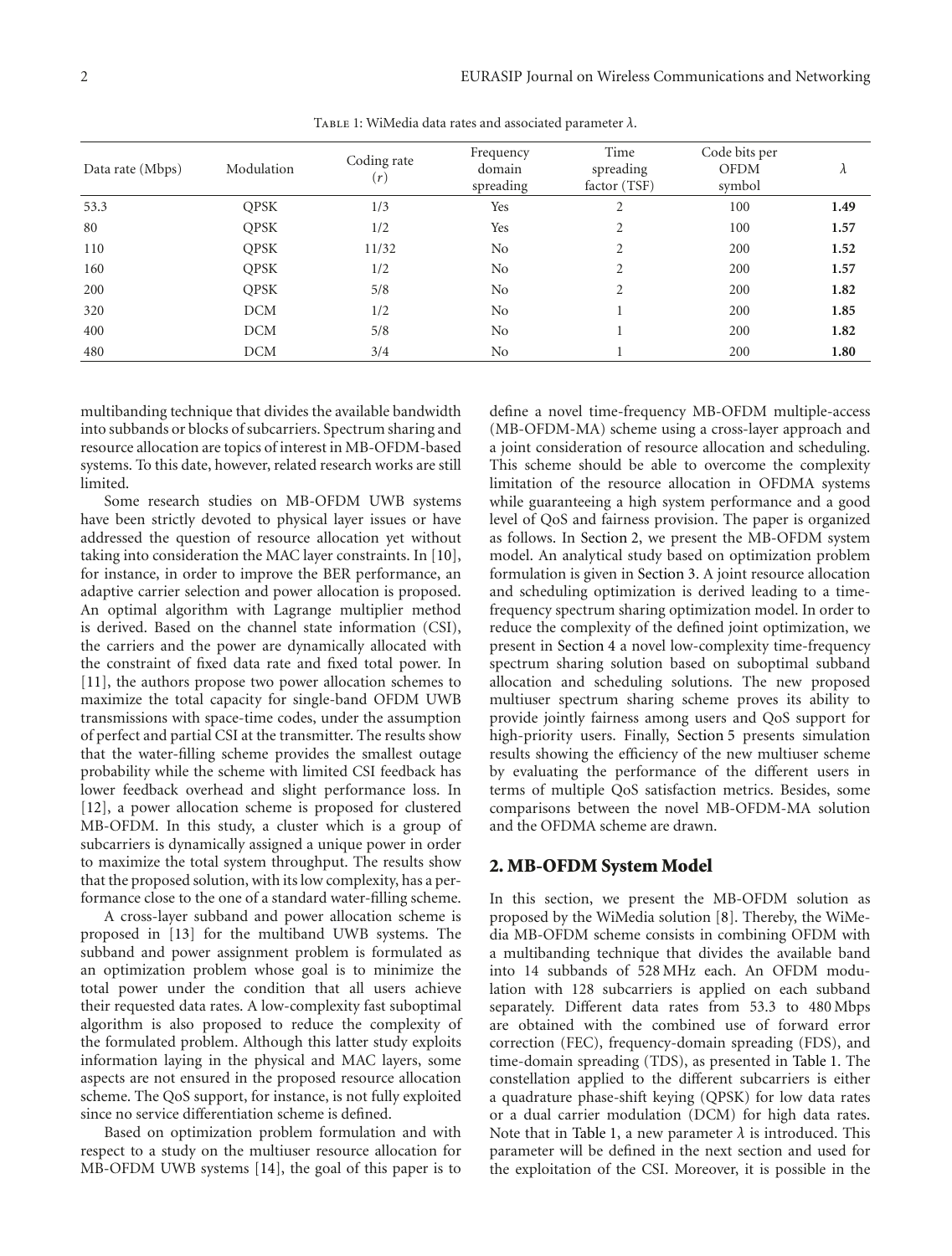WiMedia solution to exploit the two or three subbands of one band group through the use of a so-called time frequency code (TFC). TFC defines frequency hopping patterns applied to consecutive OFDM symbols. Without considering the resource allocation matter, TFC allows each user to benefit from frequency diversity over a bandwidth equivalent to the two or three subbands of one channel. However, the TFC strategy lacks in the ability to allocate bands optimally since the available bands are not assigned to each user according to its channel condition. We have thus to look for an alternative of the TFC in order to allocate the resources in an adaptive way that responds to the heterogeneous QoS requirements.

## **3. Analytical Study**

*3.1. Channel Information.* In order to be aware of the physical conditions in the perspective of the resource allocation scheme, there is a need to exploit some channel parameters reflecting the channel quality of each user aiming at accessing the network. Assuming that the instantaneous signal to interference and noise ratio (SINR) for each subcarrier is known by each user through the CSI acquisition, it is possible to estimate the system level performance in terms of BER by using the effective SINR approach [15]. Note that the CSI is simply obtained through channel estimation process at each user station. Proposed in the 3GPP standardization, the effective SINR approach has been used as an effective link to system mapping method. The basic idea is to find a compression function that maps each sequence of varying SINRs to a single value that is correlated with the BER. This can be stated as

$$
SINR_{\text{eff}} = -\lambda \left[ \frac{1}{N} \sum_{i=1}^{N} \exp \left( -\frac{SINR_i}{\lambda} \right) \right],
$$
 (1)

where *N* is the number of subcarriers in a subband, SINR*<sup>i</sup>* is the ratio of signal to interference and noise for the *i*th subcarrier, and  $\lambda$  is a scaling factor that depends on the selected modulation and coding scheme (MCS).

In order to apply the effective SINR mapping method to MB-OFDM systems, we evaluate the value of *λ* for the eight data rate modes of the WiMedia system as presented in Table 1.

In practice, based on the CSI knowledge, each user is capable to compute the effective SINR value in each subband by using (1). For instance, in the case of one channel divided into  $B = 3$  subbands, and with  $K = 3$  users, the physical layer information is reduced to the knowledge of only  $B \times K = 9$ effective SINR scalar values.

*3.2. Optimization Problem Formulation.* In order to meet the QoS requirements of multimedia and real-time services, we formulate an optimization problem based on a service differentiation principle. A two-class-based model is defined as follows: class 1 is referred to as hard-QoS class for real-time or multimedia applications that require strict QoS requirements (i.e., multimedia applications), and class 2 is referred to as soft-QoS class for nonreal-time or data applications having less QoS constraints (i.e., data applications).

We consider a system that consists of *K* UWB users aiming at accessing the network. The users are classified into two groups; the first *Kh* users are hard-QoS users and the remaining  $K - K_h$  users are soft-QoS users. We first derive the expression of the rate used for the problem formulation. The rate of a user *k* in a subband *b* is expressed as

$$
r_{k,b} = \log_2(1 + P_{k,b} \mathcal{E}_{k,b}), \tag{2}
$$

where  $P_{k,b}$  is the allocated power of user  $k$  in subband  $b$ and E*k*,*<sup>b</sup>* the effective SINR of user *k* in subband *b*. The optimization problem can thus be formulated as

$$
\max_{S_k, P_{k,b}} \sum_{k=K_h+1}^{K} \sum_{b \in S_k} r_{k,b}
$$
\nsubject to 
$$
\sum_{b \in S_k} r_{k,b} \ge R_k, \quad k = 1, ..., K_h
$$
\n
$$
\sum_{k=1}^{K} \sum_{b=1}^{B} P_{k,b} \le P_T,
$$
\nis the total number of subbands,  $R_k$  is the hard-

where *B* is QoS user *k* required data rate, and *Sk* is the set of subbands assigned to user *k*. In our case,  $S_1, S_2, \ldots, S_k$  are disjoint and each user is assigned one subband during one time interval. This problem is a mixed integer linear programming problem since  $S_k$  are integer variables. Consequently, the problem is classified as NP-hard. A method that makes the problem solvable is to relax the constraint that each subband is assigned to one user only. The idea is to allow the users to time-share each subband by defining a new parameter  $\omega_{k,b}$ , which represents the time-sharing factor for user *k* in subband *b*. The optimization problem can then be stated as

$$
\max_{P_{k,b}, \omega_{k,b}} \quad \sum_{k=K_h+1}^{K} \sum_{b=1}^{B} \omega_{k,b} \log_2 \left(1 + \frac{P_{k,b} E_{k,b}}{\omega_{k,b}}\right)
$$

subject to 
$$
\sum_{b=1}^{B} \omega_{k,b} \log_2 \left( 1 + \frac{P_{k,b} E_{k,b}}{\omega_{k,b}} \right) \ge R_k, \quad k = 1,... K_h,
$$

$$
\sum_{k=1}^{K} \omega_{k,b} = 1, \quad \forall b \quad 0 \le \omega_{k,b} \le 1 \quad \forall k, b,
$$

$$
\sum_{k=1}^{K} \sum_{b=1}^{B} P_{k,b} \le P_T.
$$
(4)

Consequently, using the properties of a convex optimization problem, we derive the Lagrangian of the problem

$$
L = \sum_{k=K_h+1}^{K} \sum_{b=1}^{B} \omega_{k,b} \log_2 \left( 1 + \frac{P_{k,b} E_{k,b}}{\omega_{k,b}} \right)
$$
  
+ 
$$
\sum_{k=1}^{K_h} \alpha_k \left( \sum_{b=1}^{B} \omega_{k,b} \log_2 \left( 1 + \frac{P_{k,b} E_{k,b}}{\omega_{k,b}} \right) - R_k \right)
$$
  
+ 
$$
\sum_{b=1}^{B} \beta_b \left( 1 - \sum_{k=1}^{K} \omega_{k,b} \right) + \gamma \left( P_T - \sum_{k=1}^{K} \sum_{b=1}^{B} P_{k,b} \right),
$$
 (5)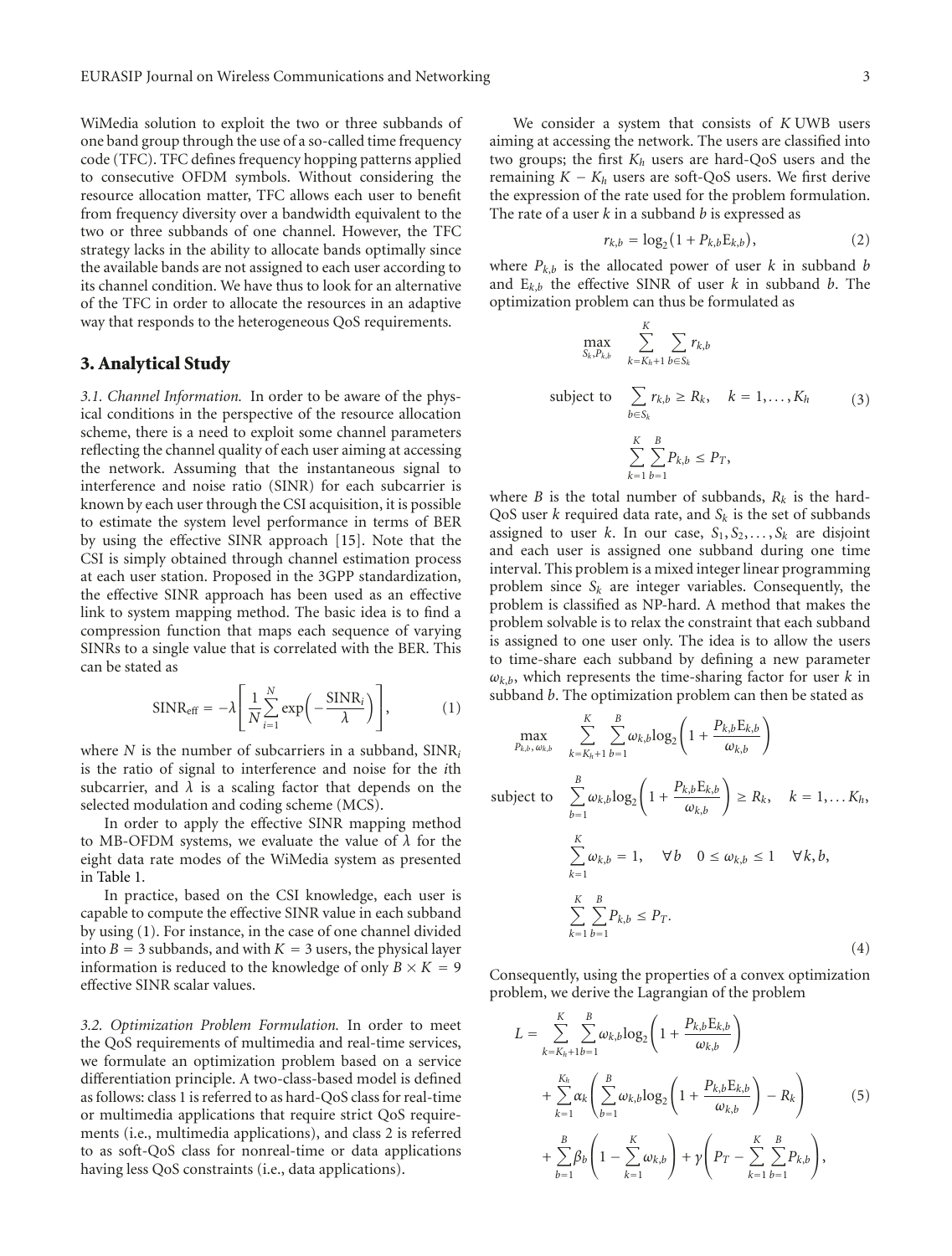where  $\alpha_k$ ,  $\beta_b$ , and  $\gamma$  are the Lagrange multipliers for the different constraints of the optimization problem. Besides, to find the optimal solution of the problem, we need the Karush-Kuhn-Tucker or KKT conditions. Let  $\omega_{k,b}^*$  and  $P_{k,b}^*$ denote the optimal solution, the KKT conditions of the formulated problem are given by

(1) 
$$
\frac{\partial L}{P_{k,b}^{*}}\begin{cases} = 0, & P_{k,b}^{*} > 0, \\ < 0, & P_{k,b}^{*} = 0 \end{cases}
$$
  
\n(2)  $\frac{\partial L}{\omega_{k,b}^{*}}\begin{cases} < 0, & \omega_{k,b}^{*} = 0 \\ = 0, & \omega_{k,b}^{*} \in ]0,1[, \\ > 0, & \omega_{k,b}^{*} = 1 \end{cases}$   
\n(3)  $\alpha_{k} \left( \sum_{b=1}^{B} \omega_{k,b} \log_{2} \left( 1 + \frac{P_{k,b} E_{k,b}}{\omega_{k,b}} \right) - R_{k} \right) = 0.$ 

Applying the first KKT condition, we obtain

$$
P_{k,b}^{*} = \omega_{k,b} \left( \frac{\alpha_k}{\gamma \ln 2} - \frac{1}{E_{k,b}} \right), \quad \text{for } k = 1, ..., K_h,
$$
  

$$
P_{k,b}^{*} = \omega_{k,b} \left( \frac{1}{\gamma \ln 2} - \frac{1}{E_{k,b}} \right), \quad \text{for } k = K_h + 1, ..., K.
$$
 (7)

Then, the second KKT condition derives

$$
\alpha_k \left[ \log_2 \left( 1 + \frac{\mathcal{E}_{k,b} P_{k,b}}{\omega_{k,b}} \right) - \frac{1}{\ln 2} \left( \frac{\mathcal{E}_{k,b} P_{k,b}}{\omega_{k,b} + \mathcal{E}_{k,b} P_{k,b}} \right) \right] - \beta_b = 0,
$$
  
for  $k = 1, ..., K_h$ ,

$$
\log_2\left(1 + \frac{E_{k,b}P_{k,b}}{\omega_{k,b}}\right) - \frac{1}{\ln 2}\left(\frac{E_{k,b}P_{k,b}}{\omega_{k,b} + E_{k,b}P_{k,b}}\right) - \beta_b = 0,
$$
  
for  $k = K_h + 1, ..., K$ . (8)

Substituting (7) into (8), we get

$$
\alpha_k \left[ \log_2 \left( \frac{\alpha_k E_{k,b}}{\gamma \ln 2} \right) - \frac{1}{\ln 2} \left( 1 - \frac{\gamma \ln 2}{\alpha_k E_{k,b}} \right) \right] - \beta_b = 0,
$$
  
for  $k = 1,..., K_h$ ,  

$$
\log_2 \left( \frac{E_{k,b}}{\gamma \ln 2} \right) - \frac{1}{\ln 2} \left( 1 - \frac{\gamma \ln 2}{E_{k,b}} \right) - \beta_b = 0,
$$
  
for  $k = K_h + 1,..., K$ .  
(9)

After having used the time-sharing factor to find the optimal solution, we now go backward and enforce that one subband is assigned to one user only during one time interval. Therefore, we consider that  $\omega_{k,b}$  cannot take values other than 0 or 1. Consequently,

$$
\omega_{k,b}^* = \begin{cases} 1, & H_{k,b} > \beta_b \\ 0, & H_{k,b} < \beta_b, \end{cases}
$$
 (10)

where  $H_{k,b}$  is defined as

$$
H_{k,b} = \alpha_k \left[ \log_2 \left( \frac{\alpha_k E_{k,b}}{\gamma \ln 2} \right) - \frac{1}{\ln 2} \left( 1 - \frac{\gamma \ln 2}{E_{k,b}} \right) \right],
$$
  
for  $k = 1,..., K_h$ ,  

$$
H_{k,b} \log_2 \left( \frac{E_{k,b}}{\gamma \ln 2} \right) - \frac{1}{\ln 2} \left( 1 - \frac{\gamma \ln 2}{E_{k,b}} \right),
$$
  
for  $k = K_h + 1,..., K$ . (11)

We conclude that, for a selected subband *b*, the user *k* having the highest  $H_{k,b}$  is assigned the subband. In other words, for a subband *b*, if  $H_{k,b}$  are different for all *k*, then

$$
\omega_{k',b}^* = 1, \qquad \omega_{k,b}^* = 0 \quad \forall \, k \neq k', \tag{12}
$$

where

$$
k' = \arg\max_{k} H_{k,b}.
$$
 (13)

Afterwards, we derive the last KKT condition that characterizes the hard-QoS users rate constraint

$$
R'_{k,b} = \sum_{b=1}^{B} \omega_{k,b} \log_2 \left( 1 + \frac{P_{k,b} E_{k,b}}{\omega_{k,b}} \right) \ge R_k.
$$
 (14)

Substituting (7) into (14), we get

$$
R'_{k,b} = \sum_{b=1}^{B} \omega_{k,b} \log_2 \left( \frac{\alpha_k E_{k,b}}{\gamma \ln 2} \right) \ge R_k.
$$
 (15)

As a result, to obtain the optimal solution, we have to compute the optimal power allocation function *Pk*,*<sup>b</sup>* and the optimal subband allocation function  $H_{k,b}$ . To do so, we need to find the set of *αk* such that the hard-QoS users rate constraint given in (15) is satisfied.

*3.3. Optimal Spectrum Allocation Algorithm.* To solve the formulated optimization problem, we first study the characteristics of the subband and power allocation functions given in (7) and (11), respectively. These two functions have the following properties. (i) First, they are monotonically increasing with respect to E*<sup>k</sup>*,*<sup>b</sup>*. This means that, for a selected subband, the user having better channel conditions has more chance to be assigned this subband with a good power level. (ii) Second, the two allocation functions are monotonically increasing with respect to  $\alpha_k$ . This can be viewed as a result of the service differentiation principle. In other terms, the functions depend on the user priority, and, thus, the stricter the user requirements, the higher the value of  $\alpha_k$  and consequently the higher the value of these functions. (iii) Third, we conclude from the hard-QoS users constraint given in (15) that  $\alpha_k$  is monotonically increasing with respect to  $R_k$ . As a result, the power and the subband allocation functions depend on the rate constraints of the users, in particular the hard-QoS users which have strict data rate requirements.

Based on the above observations, we propose an iterative algorithm for the search of the optimal subband allocation.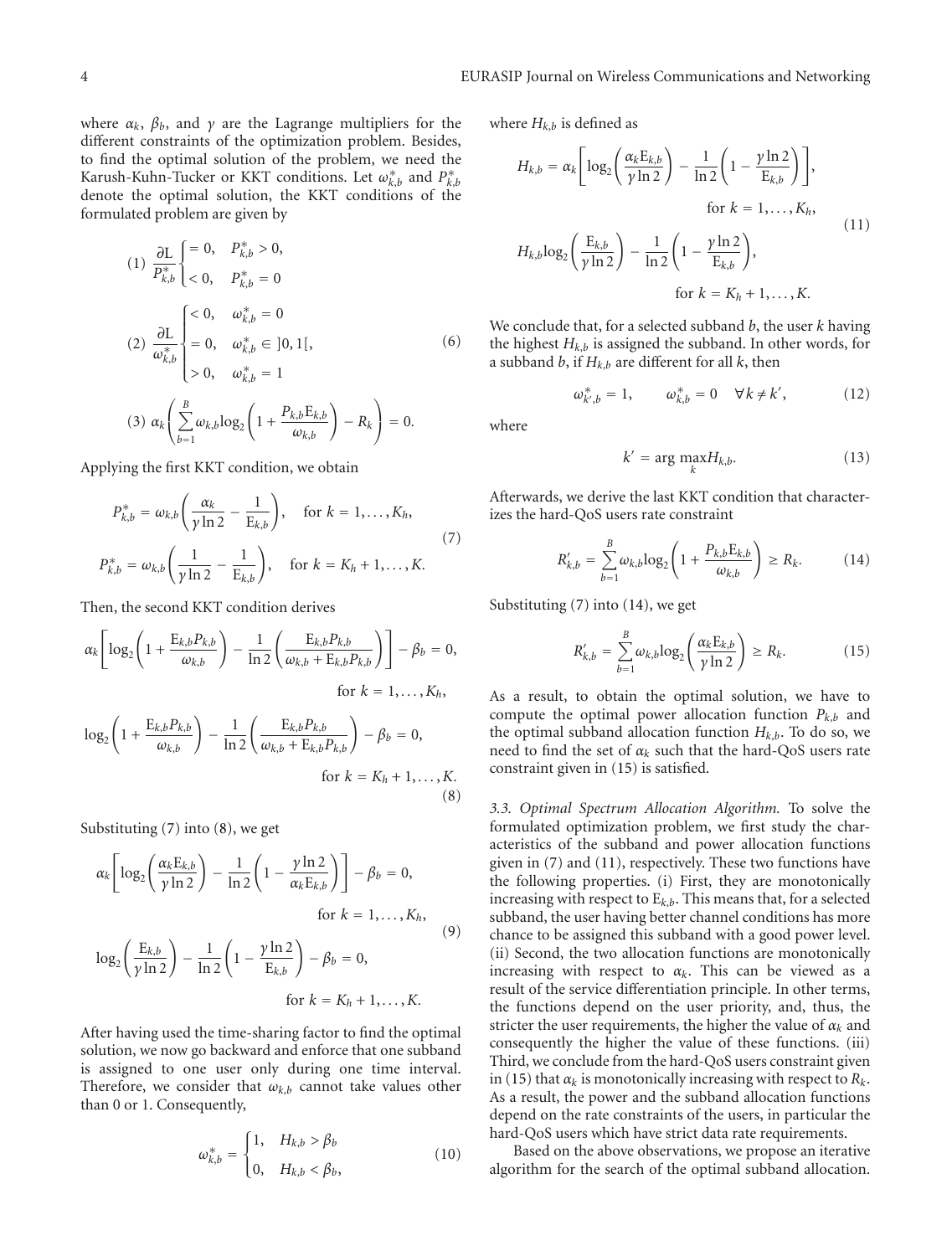| $(1)$ Initialization                                                                                     |  |  |  |  |
|----------------------------------------------------------------------------------------------------------|--|--|--|--|
| $alpha = 1$ ;                                                                                            |  |  |  |  |
| $\alpha_k = \text{alpha} + \delta$ , for $k = 1, \ldots, k_h$                                            |  |  |  |  |
| (2) Subband allocation                                                                                   |  |  |  |  |
| (a) for subband $b = 1, \ldots, B$                                                                       |  |  |  |  |
| compute $H_{k,h}$ using (11) for all k                                                                   |  |  |  |  |
| obtain $\omega_{k,b}$ and k' using (12) and (13)                                                         |  |  |  |  |
| (b) for $k = 1, \ldots, k_h$                                                                             |  |  |  |  |
| compute $R'_k$ using (15)                                                                                |  |  |  |  |
| (c) for $k = 1, \ldots, k_h$                                                                             |  |  |  |  |
| find $\hat{k}$ with $R_{\tilde{k}}' < R_{\tilde{k}}$ and $R_{\tilde{k}}' - R_{\tilde{k}} \le R_k' - R_k$ |  |  |  |  |
| (d) while $R_{\widetilde{\iota}} < R_{\widetilde{k}}$                                                    |  |  |  |  |
| $\alpha_{\widetilde{k}} = \alpha_{\widetilde{k}} + \delta$                                               |  |  |  |  |
| repeat $(a)$ , $(b)$ and $(c)$                                                                           |  |  |  |  |
| (3) Power allocation                                                                                     |  |  |  |  |
| (a) compute $P_{k,b}$ using (7) for all k                                                                |  |  |  |  |
| (b) compute $P'_T = \sum_{k=1}^K \sum_{h=1}^B P_{k,h}$                                                   |  |  |  |  |
| (c) if $P'_T < P_T$                                                                                      |  |  |  |  |
| $\alpha_{\widetilde{k}} = \alpha_{\widetilde{k}} + \delta/2$                                             |  |  |  |  |
| else                                                                                                     |  |  |  |  |
| $\alpha_{\widetilde{\iota}} = \alpha_{\widetilde{\iota}} - \delta/2$                                     |  |  |  |  |
| repeat (2) and (3) until $P'_T = P_T$                                                                    |  |  |  |  |

Algorithm 1: Iterative algorithm for optimal power and subband allocation.

The process consists in incrementing  $\alpha_k$  iteratively by a small value *δ* until reaching the hard-QoS users data rate request while respecting the power constraint.

As shown in Algorithm 1. We first start by initializing  $\alpha_k$  by a value slightly greater than one. Then, we process the subband allocation based on the defined  $\alpha_k$  value by computing  $H_{k,b}$  using (11) and finding  $\omega_{k,b}$  and  $k'$  using (12) and (13). We test afterwards the rate constraint of the hard-QoS users by using (15). While there are hard-QoS users not satisfying their rate constraints, we increment their corresponding  $\alpha_k$  values by  $\delta$ .

Next, based on the obtained  $\alpha_k$  values we process the power allocation by using (7). We then check the total power constraint. If we find that the total power exceeds the imposed total power, we decrement the  $\alpha_k$  values by half the value of  $\delta$ ; otherwise, we increment it by half of the same value.

Interestingly, due to the banding approach, MB-OFDM-MA reduces the complexity of the subcarrier assignment required in OFDMA which is considered as a combinatorial optimization problem with high computational complexity. On the other hand, an additional complexity arises in the derived optimal subband allocation. This complexity resides in the iterative process required by the optimal subband allocation function to find the set of *αk*.

*3.4. Time-Frequency Spectrum Sharing Optimization.* From a physical perspective, metrics such as spectrum efficiency and minimum BER are the most important constraints to be considered. On the other hand, from a user perspective, QoS as well as fairness among the users are of great importance. Thereby, in order to increase the freedom

level of the frequency resource allocation, we propose a joint resource allocation and scheduling model leading to a multiuser time-frequency spectrum sharing scheme. Based on the optimal allocation function derived in (11), we define hereafter a multiuser time-frequency optimization scheme that should allow different users to coexist in one subband while respecting the QoS requirements.

In the WiMedia solution, the channel time is divided into superframes; a superframe is the basic timing structure for frame exchange and is composed of two major parts: the beacon period (BP) and the data transfer period (DTP). The duration of the superframe is specified as 65536 *μ*s, and the superframe consists of 256 medium access slots (MASs), which are all of equal length, 256 *μ*s.

Thereby, three users can coexist in the same channel that consists of three subbands in the case of one MB-OFDM channel. The idea is thus to share the MASs of a superframe among multiple users whereas three users can transmit simultaneously in each MAS.

While *B* and *K* are the number of subbands and the total number of users, respectively, the idea is to classify the *K* users into two groups: a high-priority (HP) group of *B* users and a low-priority (LP) group of  $K - B$  users. To do so, we arrange the *K* users in a decreasing order according to their  $H_{k,b}$  values given by (11).

A first subband allocation is achieved; the HP users are assigned subbands according to their priority order; the highest priority user is assigned its most powerful subband, that is the subband having the greatest  $E_{k,b}$  value.

After the first allocation, the remaining *<sup>K</sup>*−*<sup>B</sup>* LP users are reclassified according to a new allocation function defined as the average of their  $H_{k,b}$  values over the *B* subbands

$$
\overline{H}_{k,b} = \frac{\sum_{b=1}^{B} H_{k,b}}{B}, \quad k = B+1, \dots, K. \tag{16}
$$

This modified metric is justified by the fact that these  $K - B$ users do not have any assigned subband yet and that all the available subbands are already assigned to the HP users. Actually, we have to allow the LP group to share the assigned subbands with the HP group in an efficient time sharing way that respects all the QoS constraints. As this time sharing principle should respect the QoS support, the new allocation problem consists in finding, for each user in the LP group, the corresponding subband that maximizes its rate while minimizing the loss of rate of the HP user already occupying the subband. The problem can be formulated as

$$
\max_{b} r_{k',b}, \quad k' = B + 1, \dots, K
$$
  
subject to  $r_{k,b} \ge R_{k \min}, \quad k = 1, \dots, B,$  (17)

where  $R_{k \text{ min}}$  is the minimum tolerable data rate value of the HP user *k*. To solve this optimization problem, we introduce a subband sharing factor  $\tau_b$  defined as

$$
\tau_b = \frac{H_{k,b}}{\overline{H}_{k',b}},\tag{18}
$$

where  $H_{k,b}$  and  $\overline{H}_{k',b}$  are the allocation functions for the HP user *k* and the LP user *k* , respectively. This sharing factor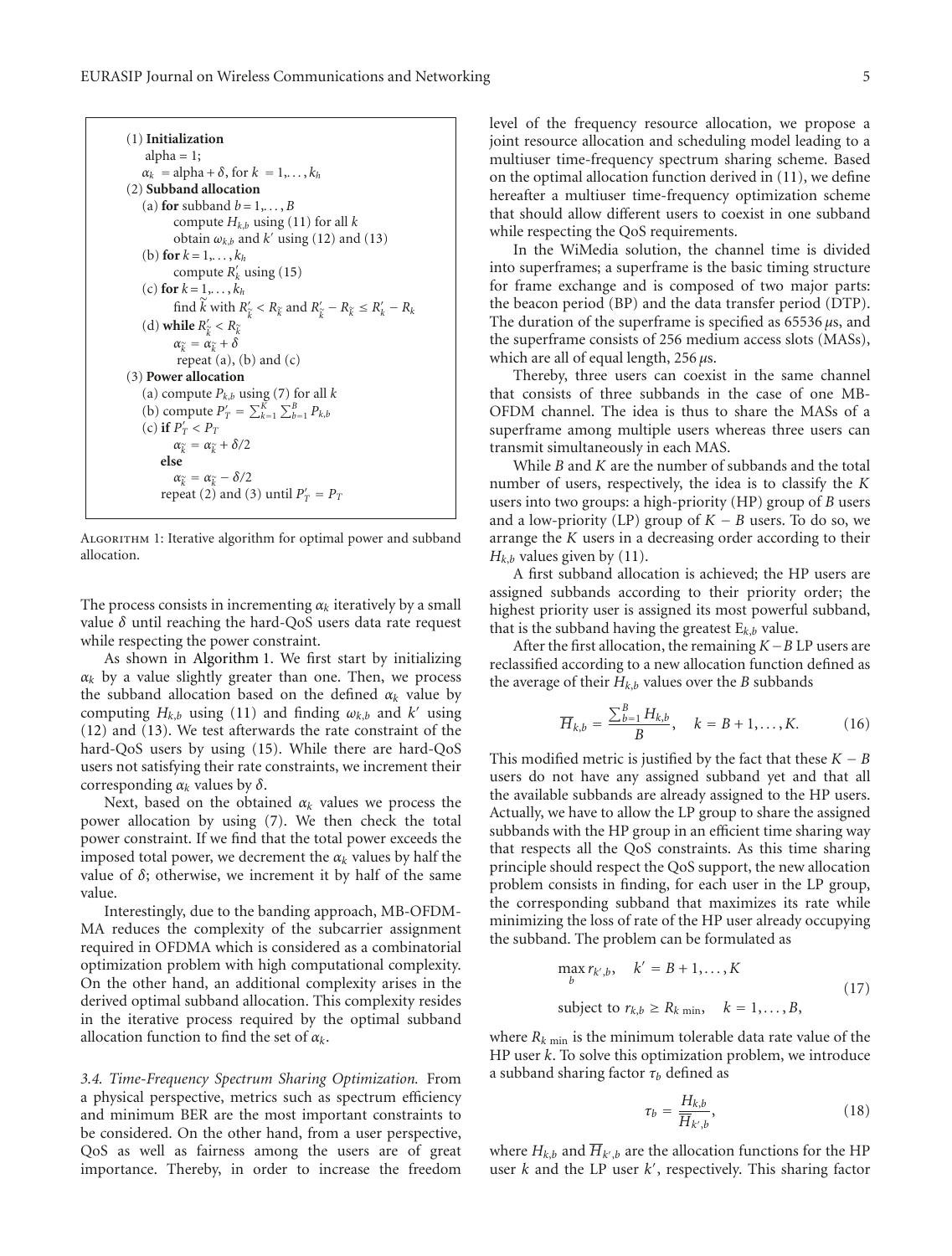actually represents the spectrum usage advantage of the HP users on the LP users. Consequently, the sharing coefficients of HP user *k* and LP user *k* in subband *b* are, respectively, defined as

$$
\tau_{k,b} = \frac{\tau_b}{1 + \tau_b}, \qquad \tau_{k',b} = \frac{1}{1 + \tau_b}, \tag{19}
$$

and it is important to note that  $\tau_{k,b} + \tau_{k',b} = 1$ , which indicates that the subband is occupied at 100% of the time. As a result, the new data rates of users  $k$  and  $k'$  sharing the same subband *b* are now defined by

$$
r_{k,b}^* = \tau_{k,b} r_{k,b}, \qquad r_{k',b}'^* = \tau_{k',b} r_{k',b}'. \qquad (20)
$$

The solution of the sharing optimization problem given in (20) is then obtained by using a priority-based approach. Indeed, the time sharing is processed according to the classification of the LP users. Thus, the highest priority user in this LP group first starts a heuristic search for the corresponding subband that responds to (17) by using (20). The process is iterated for all the remaining LP users.

To better illustrate the proposed optimization spectrum sharing scheme, we present hereafter a case of six users aiming at sharing the three subbands of the WiMedia solution. We consider the following user classification:

$$
\underbrace{U_1 > U_2 > U_3}_{\text{high-priority}} > \underbrace{U_4 > U_5 > U_6}_{\text{low-priority}},\tag{21}
$$

which results from the allocation functions computation given by  $H_{k,b}$  and  $\overline{H}_{k',b}$ . Initially, suppose that the HP users are first assigned the subbands according to their  $H_{k,b}$  values. Then, suppose that, after the computation of (18) and (20) and solving (17), we obtain the following matrix containing the  $\tau_{k,b}$  values for all the users in the subbands they aim at sharing:

$$
\begin{pmatrix} \tau_{U_1,1} & 0 & 0 \ 0 & 0 & \tau_{U_2,3} \\ 0 & 0 & \tau_{U_3,2} & 0 \\ 0 & \tau_{U_4,2} & 0 & 0 \\ 0 & 0 & \tau_{U_5,3} & 0 \\ \tau_{U_6,1} & 0 & 0 \end{pmatrix}.
$$
 (22)

The latter matrix gives a possible optimized sharing scheme for the six users, where  $U_4$  shares subband 2 with  $U_3$ ,  $U_5$ shares subband 3 with  $U_2$ , and  $U_6$  shares subband 1 with  $U_1$ .

## **4. Proposed Low-Complexity Time-Frequency Spectrum Sharing Solution with Fairness Provision**

Optimizing the use of the spectrum by adjusting the main transmission parameters is the main purpose. However, the spectrum sharing solution presented in the previous section has a high computation cost. The complexity of the defined spectrum sharing scheme lies on two main aspects. First, the

iterative process defined for the subband allocation and the computation of the optimal allocation function  $H_{k,h}$  require a high computation complexity. Second, the heuristic search proposed to schedule the users also involves an additional computation cost into the heuristic search proposed to schedule the users also involves an additional computation cost. We present in this section a low-complexity and practical cross-layer spectrum sharing scheme.

Since the complexity of the optimal spectrum sharing solution resides in the complexity of both resource allocation optimization and scheduling optimization, we will reduce the whole complexity by defining suboptimal subband allocation and suboptimal time scheduling solutions.

*4.1. Suboptimal Subband Allocation Function.* By analyzing the optimal allocation function given by (11), it comes that this function is monotonically increasing with respect to  $E_{k,b}$ and  $\alpha_k$ . In addition,  $\alpha_k$  is monotonically increasing with respect to  $R_k$  as given by (15). Thus, the allocation function depends on the user rate requirement. In order to reduce the complexity due to the computation of  $\alpha_k$ , we define a new parameter having the same mathematical characteristics as  $\alpha_k$ , but requiring a lower complexity computation. This new parameter is the user data rate weight  $r_k$  defined as

$$
r_k = 1 + \frac{R_k - R_{\min}}{R_{\max} - R_{\min}},\tag{23}
$$

where  $R_k$ ,  $R_{\text{min}}$ , and  $R_{\text{max}}$  are, respectively, the requested data rate of user *k*, the lowest and highest data rates taken from WiMedia rate modes (Table 1). Provided by the MAC layer, this weight definition scheme ensures an adaptive rate classification of the different users according to their requirements and to the system model. Consequently, we define a low-complexity cross-layer allocation function *H k*,*b*, having the same mathematical behaviors as the optimal function  $H_{k,b}$ , and based on the product of the user rate weight by the user effective SINR in a subband. It is given by

$$
H'_{k,b} = r_k \mathbf{E}_{k,b}.\tag{24}
$$

*4.2. Suboptimal Time-Scheduling Solution.* To reduce the complexity of the optimal sharing solution, we propose a novel time scheduling mechanism called the nearest priority sharing (NPS) based on a priority principle that shares the time among the users in a simple way according to their priority order. As described before, the different users are arranged according to their allocation function and then classified into two groups: HP and LP. While the HP users are first assigned the *B* subbands, the LP users aim at sharing these assigned subbands with them during one superframe. The idea of the NPS mechanism is depicted in Figure 1; the users of the LP group share, in a priority order, the same subband assigned to their nearest-priority user of the HP group, provided that this latter user has the minimum number of users already sharing the same spectrum with.

This suboptimal scheduling solution has the same characteristics as the optimal solution resulting from the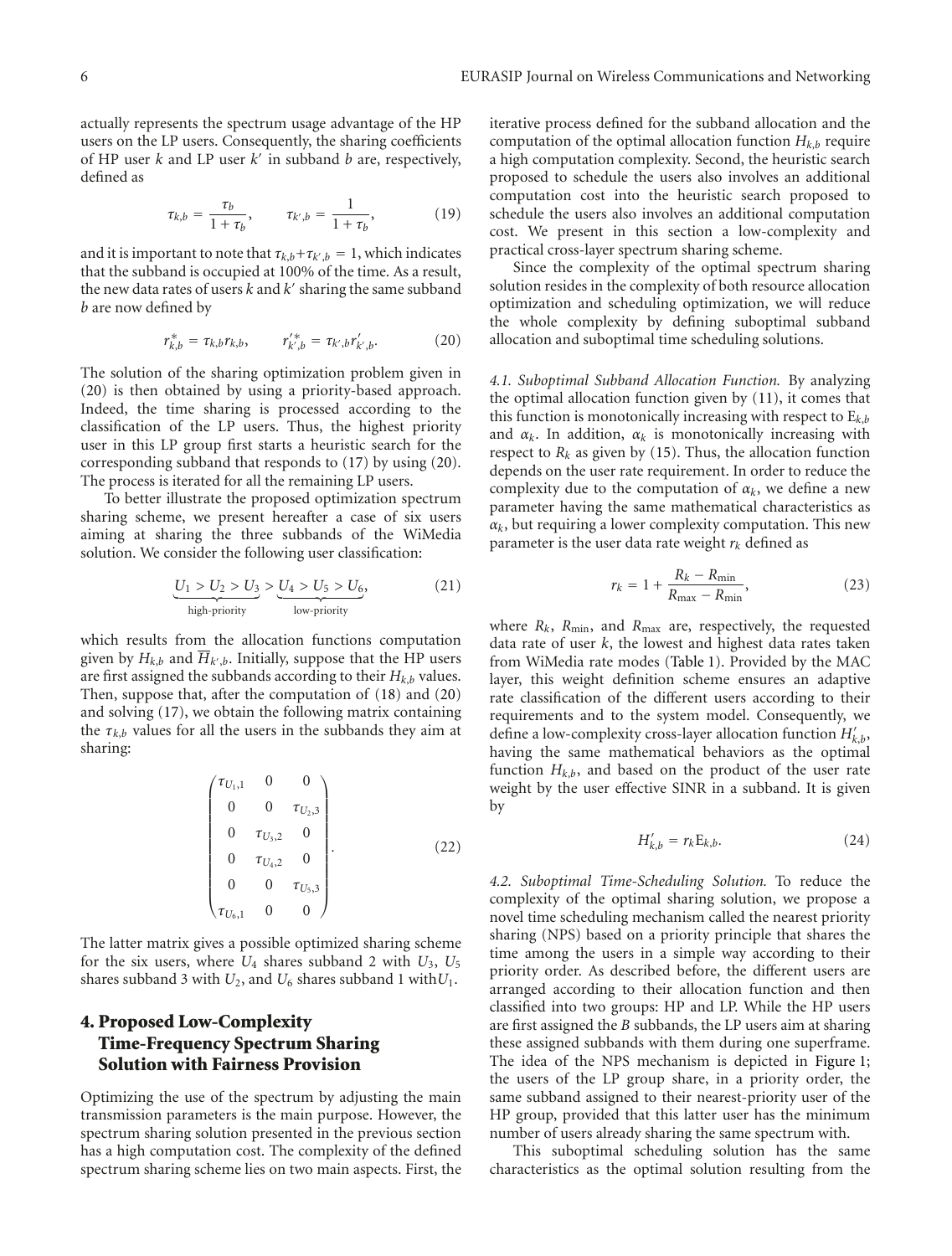

Figure 1: The principle of the NPS mechanism.

optimization problem given by (17). Indeed, the optimal sharing is done in a priority-based principle. Similarly, the NPS mechanism respects the same priority-based approach, yet forces the LP users to share the subbands with the HP users by using the inverted priority order, that is the highest priority user of the LP group coexists with the lowest priority user of the HP group, and the lowest priority user of the LP group coexists with the highest priority user of the HP group.

*4.3. Low-Complexity Time-Frequency Spectrum Sharing with Fairness Provision.* As stated before, a priority-based approach is used to arrange the users in a decreasing order according to a weight value. The weight Q of each user *k* is defined as its highest cross-layer suboptimal allocation function value over the subbands. It is given by

$$
\mathcal{Q}_k = \max_b H'_{k,b}.\tag{25}
$$

Then, since the suboptimal time-scheduling principle provides a high level of simplicity and flexibility, we define a fair time-frequency scheduling mechanism called Weighted Cyclic Rounding (WCR) based on the NPS principle. The idea behind this mechanism is to share the time proportionally to the users weights  $Q_k$  while permuting cyclically, after each user round, the priority order of the users for the subband assignments. Thereby, while each frame time (superframe) is shared dynamically among the users, a user round *Ok*, which consists of a certain number of MASs, is defined as follows:

$$
\frac{Q_1}{Q_1} = \frac{Q_2}{Q_2} = \dots = \frac{1}{T_F},
$$
\n(26)

where  $Q_1, Q_2, \ldots, Q_k$  are the normalized users weights and  $T_F$  is the total superframe duration. The WCR is achieved using a priority-based circular shift approach as illustrated in Figure 2(a). For example, the highest priority user  $U_1$  is assigned first its best subband for a round cycle equal to *O*4; then a first permutation is applied so that the second priority user *U*<sup>2</sup> is placed at the top of the priority order and assigned its best subband for a round cycle equal to  $O_2$  and so on.

*4.3.1. Multiuser Round Sharing.* In order to share one round cycle among multiple users in a multiuser scenario, we define a round sharing scheme. The idea is to time-share the MASs of one round cycle among multiple users whereas, in frequency, *B* users can transmit simultaneously during one MAS duration.

Similarly to the optimal scheme, the HP users are assigned subbands according to their priority order; the highest priority user is assigned its most powerful subband, that is the subband that has the greatest E*k*,*<sup>b</sup>* value. Secondly, the users of the LP group have to share the already assigned subbands with the HP group users during one round cycle.

*In The Frequency Domain.* The sharing is done according to the NPS principle. For instance, the highest priority user of the LP group shares the same subband with the lowest priority user of the HP group and so on.

*In The Time Domain.* A time-sharing factor of user *k* in subband *b* is defined as follows:

$$
\tau_{k,b} = \frac{Q_{s_b^k}}{\text{sum}_{s_b^k} \left(Q_{s_b^k}\right)},\tag{27}
$$

where  $s_h^k$  is the disjoint set of users sharing the subband *b* obtained by applying the NPS mechanism. This sharing factor represents the spectrum usage advantage of the HP users on the LP users. As a result, multiple users can share, using a priority-based principle, one subband during one round cycle of a superframe as illustrated in Figure 2(b).

Depicted in Figure 3, the low-complexity time-frequency spectrum sharing can be considered as an answer to the multiuser access problem in the WiMedia solution where the use of TFC is limiting the number of users aiming at sharing one superframe in one WiMedia channel to three users only.

## **5. Performance Evaluation**

*5.1. Channel Model.* The channel used in this study is the one adopted by the IEEE 802.15.3a committee for the evaluation of UWB proposals [16]. This model is a modified version of Saleh-Valenzuela model for indoor channels [17], fitting the properties of UWB channels. A log-normal distribution is used for the multipath gain magnitude. In addition, independent fading is assumed for each cluster and each ray within the cluster. The impulse response of the multipath model is given by

$$
h_i(t) = G_i \sum_{z=0}^{Z_i} \sum_{p=0}^{P_i} \alpha_i(z, p) \delta(t - T_i(z) - \tau_i(z, p)), \qquad (28)
$$

where *Gi* is the log-normal shadowing of the *i*th channel realization,  $T_i(z)$  the delay of cluster *z*, and  $\alpha_i(z, p)$  and  $\tau_i(z, p)$  represent the gain and the delay of multipath p within cluster *z*, respectively.

Independent fading is assumed for each cluster and each ray within the cluster. The cluster and path arrival times can be modeled as Poisson random variables. The path amplitude follows a log-normal distribution, whereas the path phase is a uniform random variable over  $[0, 2\pi]$ . Four different channel models (CM1 to CM4) are defined for the UWB system modelling, each with arrival rates and decay factors chosen to match different usage scenarios and to fit line-of-sight (LOS) and non-line-of-sight (NLOS) cases.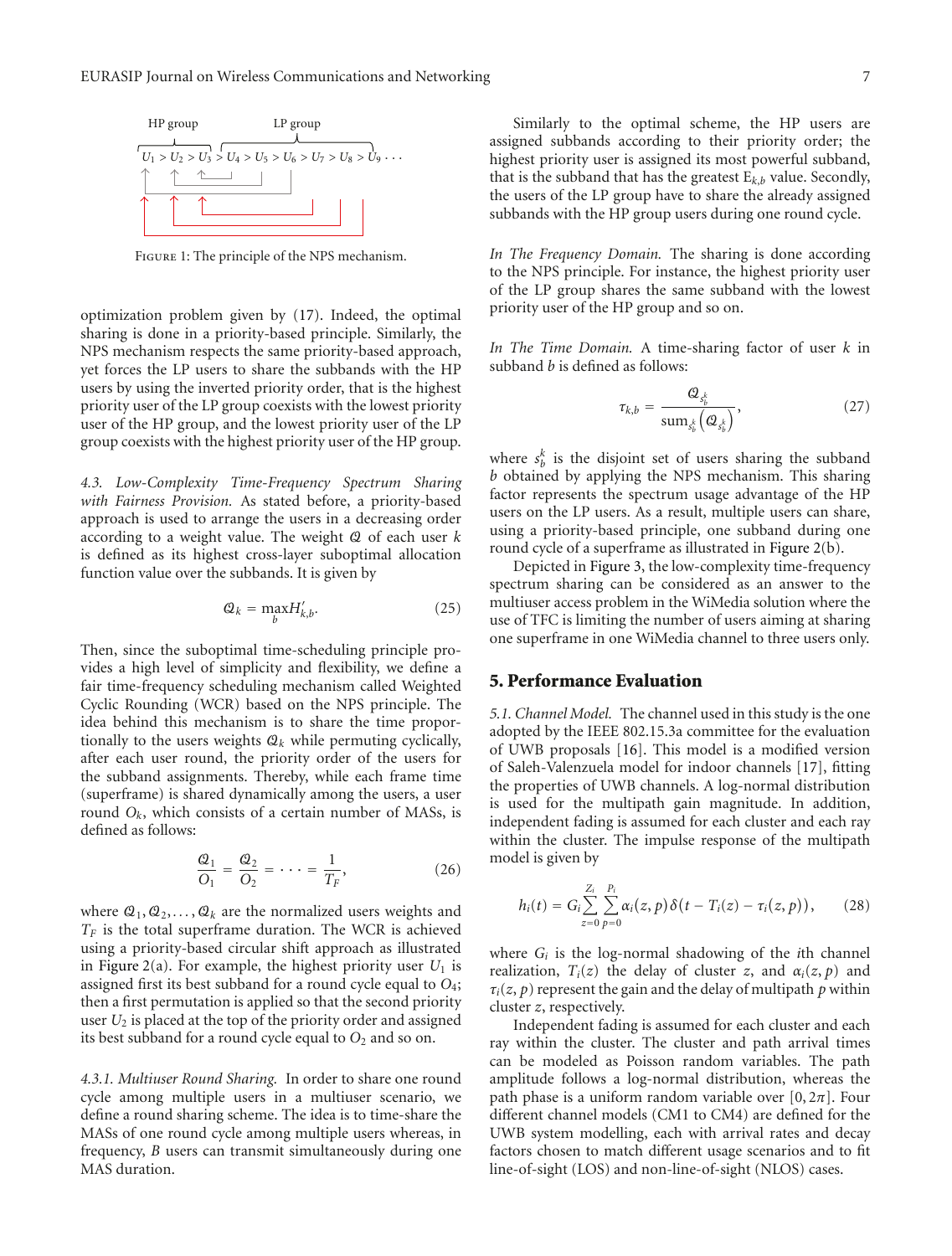

FIGURE 2: Weighted cyclic rounding mechanism and the associated round sharing principle.



Figure 3: Proposed time-frequency spectrum sharing algorithm.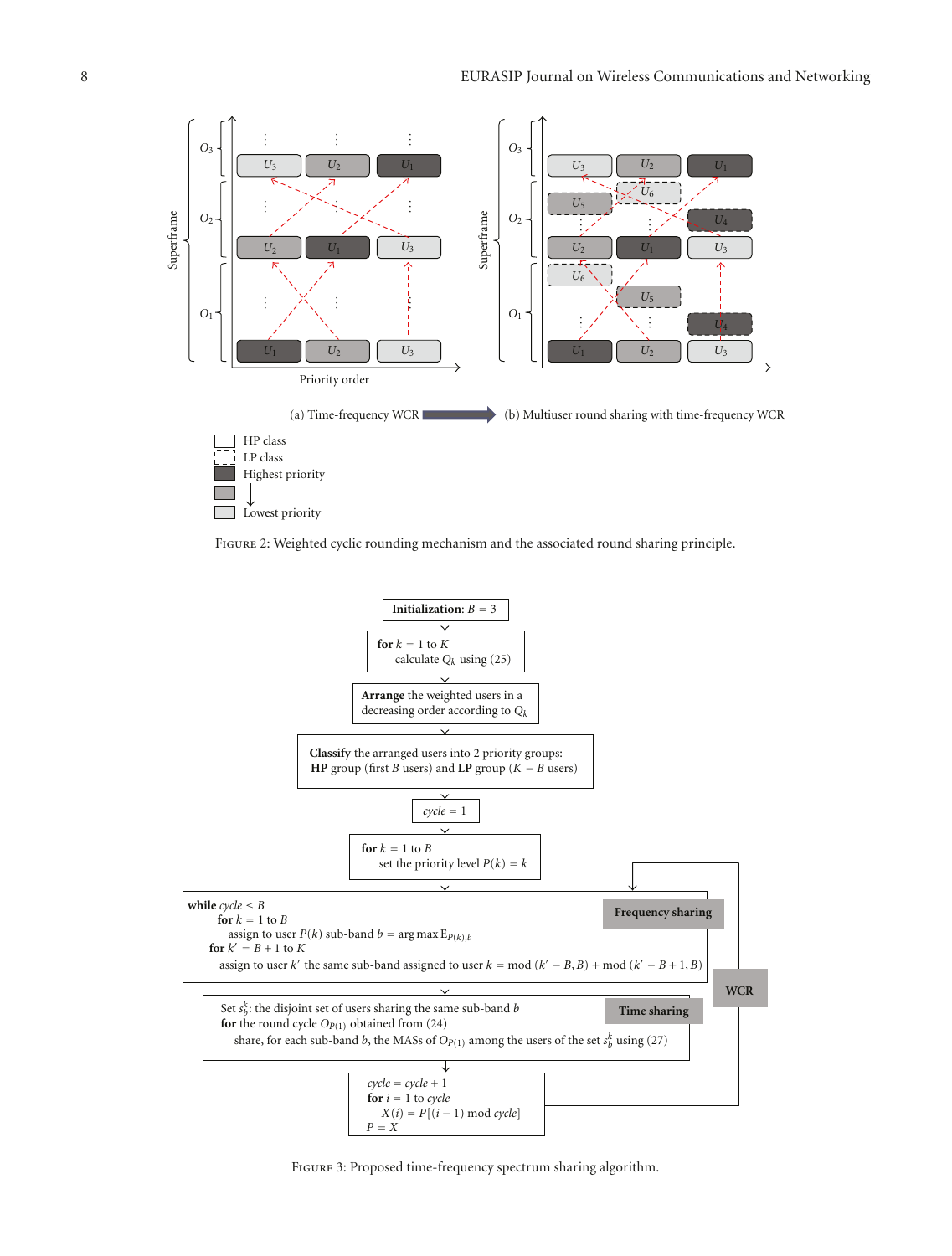For the simulation scenarios, we use the proposed WiMedia data rates requests defined in Table 1, and we consider the first WiMedia channel (3.1–4.7 GHz) for CM1 channel model.

*5.2. Simulation Results.* In this section, we present the simulation results for the proposed spectrum sharing scheme, and we compare the performance of the optimal solution with the proposed low-complexity suboptimal solution. The system performance will be evaluated in terms of timefrequency QoS satisfaction. Two metrics are thus considered for the QoS evaluation: one frequency metric related to the channel and rate satisfaction represented by the channel Satisfaction Index (SI), and another time metric representing the time delay of the scheduled users to assess the efficiency of the time-scheduling scheme. Moreover, we compare the performance of the proposed MB-OFDM-MA solution to the OFDMA scheme as well as to the single-user WiMedia solution.

*5.2.1. Channel Satisfaction Index Comparison.* For performance comparison purpose, we introduce a cross-layer performance metric called the Satisfaction Index (SI) defined as

$$
SI_k \frac{E_{k,b}}{\max_b E_{k,b}}.\tag{29}
$$

This new evaluation metric is defined to reflect the crosslayer aspect of the proposed scheduling scheme. It evaluates the channel satisfaction level of a user *k* assigned a subband *b* by using the effective SINR value which is correlated to its BER and its effective data rate via parameter *λ* as given in Table 1. It will be equal to one if the user is fully satisfied since it is assigned its best subband. The SI is consequently a QoS parameter and can be used to evaluate the fairness among the users.

In Figure 4, we compare the user SI level obtained in the optimal and the suboptimal allocation functions given by (11) and (24), respectively, for different possible rates of the WiMedia solution. We consider a scenario consisting of three users aiming at sharing the three subbands of one WiMedia channel: one hard-QoS user requesting the highest data rate, that is 480 Mbps, and two soft-QoS users requesting data rates between 53.3 and 200 Mbps. While the SI of the hard-QoS user is equal to one in the optimal and suboptimal solutions since it is assigned its best subband in both cases, soft-QoS users SI varies according to their data rates. This is due to the fact that the users channel gain is represented by the effective SINR which depends on the data rate by means of parameter  $\lambda$  (see Table 1). Thus, we evaluate the performance of the highest and lowest priority users for the first five data rates. As shown in the figure, the suboptimal subband allocation solution with its low-complexity computation performs close to the iterative optimal solution; an average of 10% of outperformance is outlined for the sake of the optimal solution.

*5.2.2. Time Delay Comparison.* In Figure 5, we evaluate the QoS support in the proposed time-frequency sharing scheme



Figure 4: Satisfaction Index of the highest and lowest priority users in the optimal and suboptimal solutions.



Figure 5: The delay of high-priority (HP) and low-priority (LP) users in a multiuser sharing scenario.

in terms of average delay per MAS duration. We consider thus the case of nine users aiming at sharing one superframe by using the proposed optimal and suboptimal spectrum sharing solutions. The nine users are requesting 480, 400, 320, 200, 160, 110, 80, 53.3, and 53.3 Mbps, respectively. The users are arranged according to their priority order and classified into HP and LP users. As shown in the figure, when the first three HP users share the spectrum, there is no delay since there is no time sharing. However, when the LP users time-share the spectrum with the HP users, the performance degrades and the delay increases. Nevertheless, we observe that the delay of the HP users is considerably less than the delay of the LP users in both optimal and suboptimal solutions. The QoS of the HP group is thus well guaranteed since the average of the sum of the delays of the HP users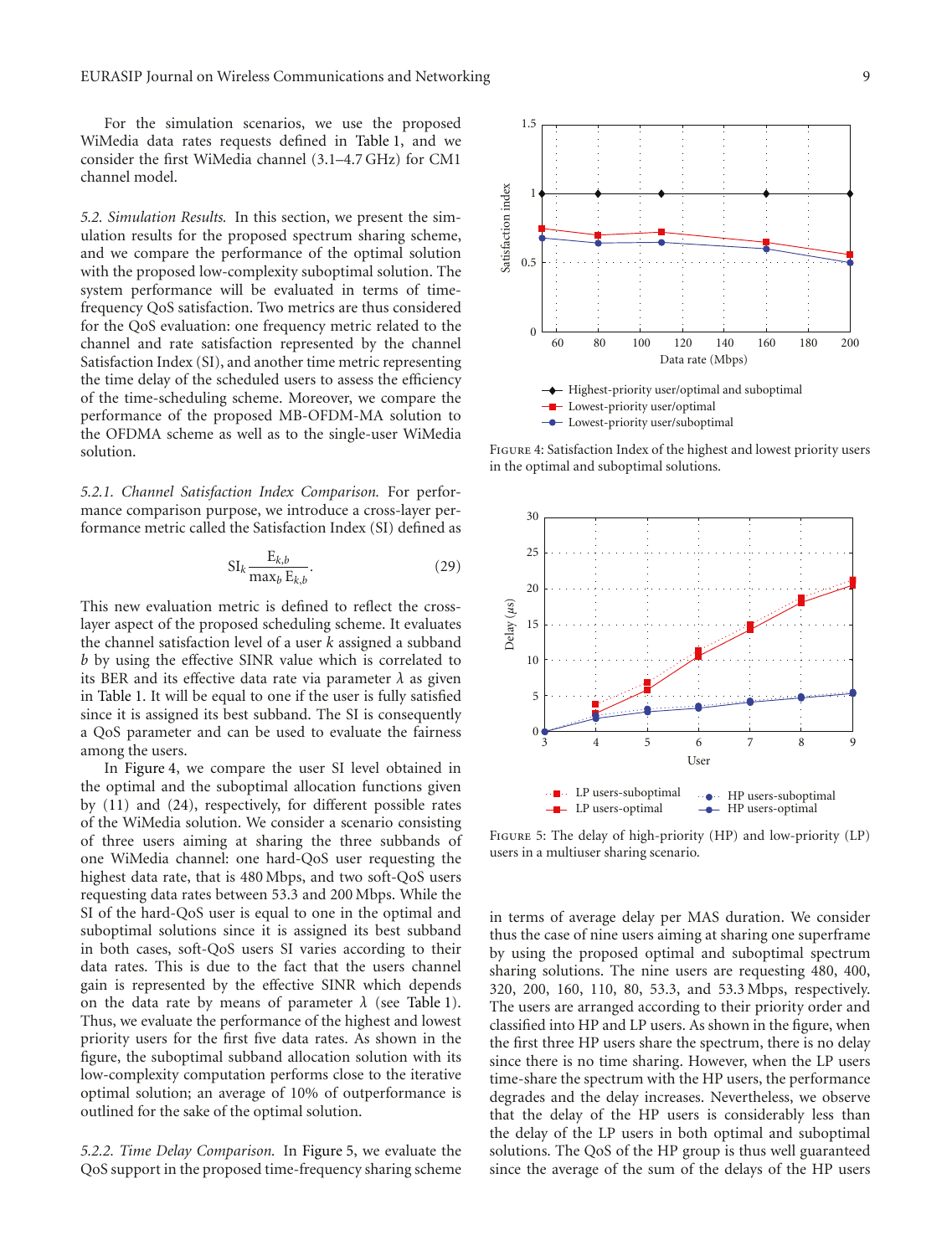is relatively low when nine users are sharing the same superframe. On the other hand, the delay in the LP group is more considerable. This can be tolerable when the services of this group are data or BE services, which have tolerance for delay. However, note that if the LP group consists of some hard-QoS users, the performance of these hard-QoS users will degrade and the QoS will not be ensured. Consequently, the ideal case is to have only three hard-QoS users forming the HP group and the other users are soft-QoS users.

Besides, it is noticed that the optimal and suboptimal solutions perform very close in the time-frequency sharing scheme especially in the case of HP users. This proves that the performance difference between optimal and suboptimal allocation functions is reduced in the time domain when combining the frequency allocation with the time scheduling.

*5.2.3. Performance Comparison of the Proposed MB-OFDM-MA Solution with the OFDMA Scheme and the Single-User Wimedia MB-OFDM Solution.* In order to assess the efficiency of the proposed MB-OFDM-MA spectrum sharing scheme, we compare its performance to two other schemes: the first one is the traditional OFDMA, which allocates subcarriers to users according to their channel power and the second one is the differentiated OFDMA (D-OFDMA), which takes into account the QoS support. The latter solution results from the application of our proposed QoSaware resource allocation solution on OFDMA, that is using the cross-layer allocation function defined in (24). Moreover, we consider two versions of the proposed scheme: (i) the optimal solution without fairness provision and (ii) the suboptimal with fairness provision, that is using the WCR mechanism. In Figure 6, we evaluate the performance of three users transmitting simultaneously during one MAS duration in terms of average SI. The requested data rates of the users are 480, 200, and 53.3 Mbps, respectively. As shown in the figure, although the first two users are very well satisfied in the case of D-OFDMA and the optimal MB-OFDM-MA, the third user satisfaction level is relatively low. On the other hand, the OFDMA and the low-complexity WCR-MB-OFDM-MA perform almost the same and ensure a very good level of fairness among the three users. This is due to the subband permutation achieved in the WCR mechanism which allows the low-priority users to benefit from best channel qualities for a time proportional to their weights.

In Figure 7, we compare the performance of our suboptimal multiuser allocation solution to the single-user WiMedia solution. The plotted curves represent the  $E_b/N_0$  required to reach a BER level of 10−<sup>4</sup> for each of the WiMedia data rates. The same "nine-users" scenario considered in Figure 5 is used here. As shown in the figure, the highest priority user has a considerable gain compared to the lowest priority user. For example, at a data rate equal to 200 Mbps, the highest priority user outperforms the lowest priority user with a 2.3 dB gain. On the other hand, the lowest priority user performance is slightly degraded compared to the WiMedia solution. This proves that the fixed TFC as defined in the WiMedia solution does not give advantage to high-priority users that are privileged in the proposed



Figure 6: Comparison of the proposed MB-OFDM-MA solution with other multiuser schemes.



Figure 7: Performance of the highest and lowest priority users for the different WiMedia data rate modes.

multiuser spectrum sharing solution since the allocation is achieved proportionally to the users priorities.

## **6. Conclusion**

In this paper, we have proposed a novel spectrum sharing scheme based on a cross-layer MB-OFDM-MA approach. This new scheme has considered both the frequency resource allocation and the time scheduling issues by deriving a joint optimization model resulting in an MB-OFDM timefrequency spectrum sharing scheme. However, to reduce the complexity of the optimal spectrum sharing solution, a low-complexity suboptimal spectrum sharing model has been proposed based on suboptimal resource allocation and scheduling solutions. The low-complexity time-frequency spectrum sharing solution takes into account the fairness provision jointly with the QoS support. It uses a mechanism